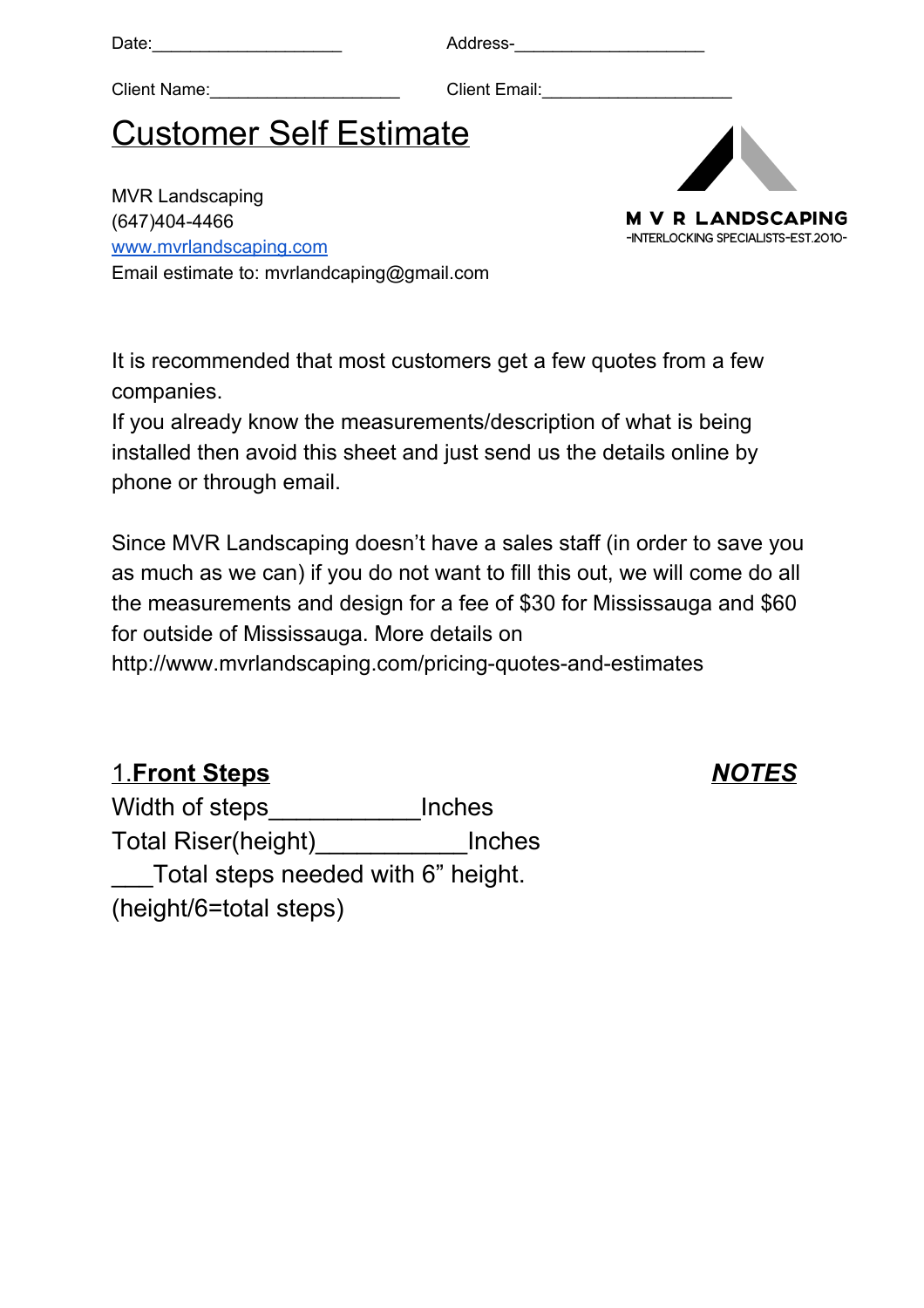# 2.**Front Interlocking/Walls**

Length of Driveway\_\_\_ft Width of Driveway\_\_\_ft=\_\_\_ Additional Measure Length $f(x)$  Width $f(x)$  =  $f(x)$ Additional Measure Length  $f(x)$  Width  $f(x)$ Length of left side wall ft Height of Inches= Length of right side wall ft Height of Inches=

## 3.**Side Steps**

Width of steps\_\_\_\_\_\_\_\_\_\_\_\_\_Inches Total Riser(height)\_\_\_\_\_\_\_\_\_\_\_Inches \_\_\_Total steps needed with 6" height. (height/6=total steps)

### 4.**Side Interlocking**

Left Side Length \_\_\_ft x Width \_\_= \_\_\_ sq ft Right Side Length  $f(x)$  Width  $=$  sq ft